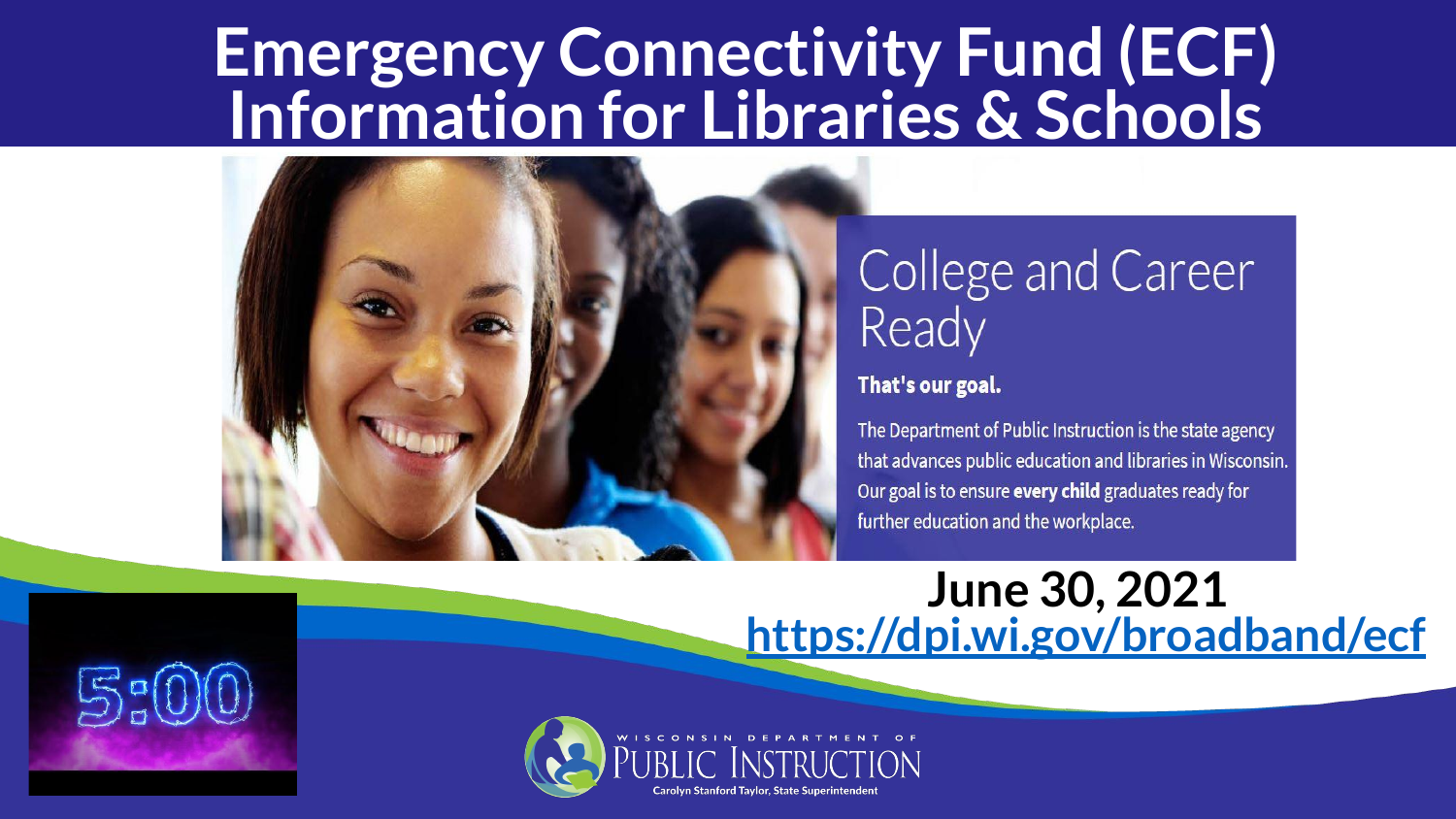## **Topics**

- Brief review of the Emergency Connectivity Fund (ECF)
- Initial application window & funding period
- Certifying unmet need
- Eligible equipment & services
- CIPA clarification
- Bus hotspots, prepaid contracts, and leases
- Recordkeeping requirements

<https://dpi.wi.gov/broadband/ecf>

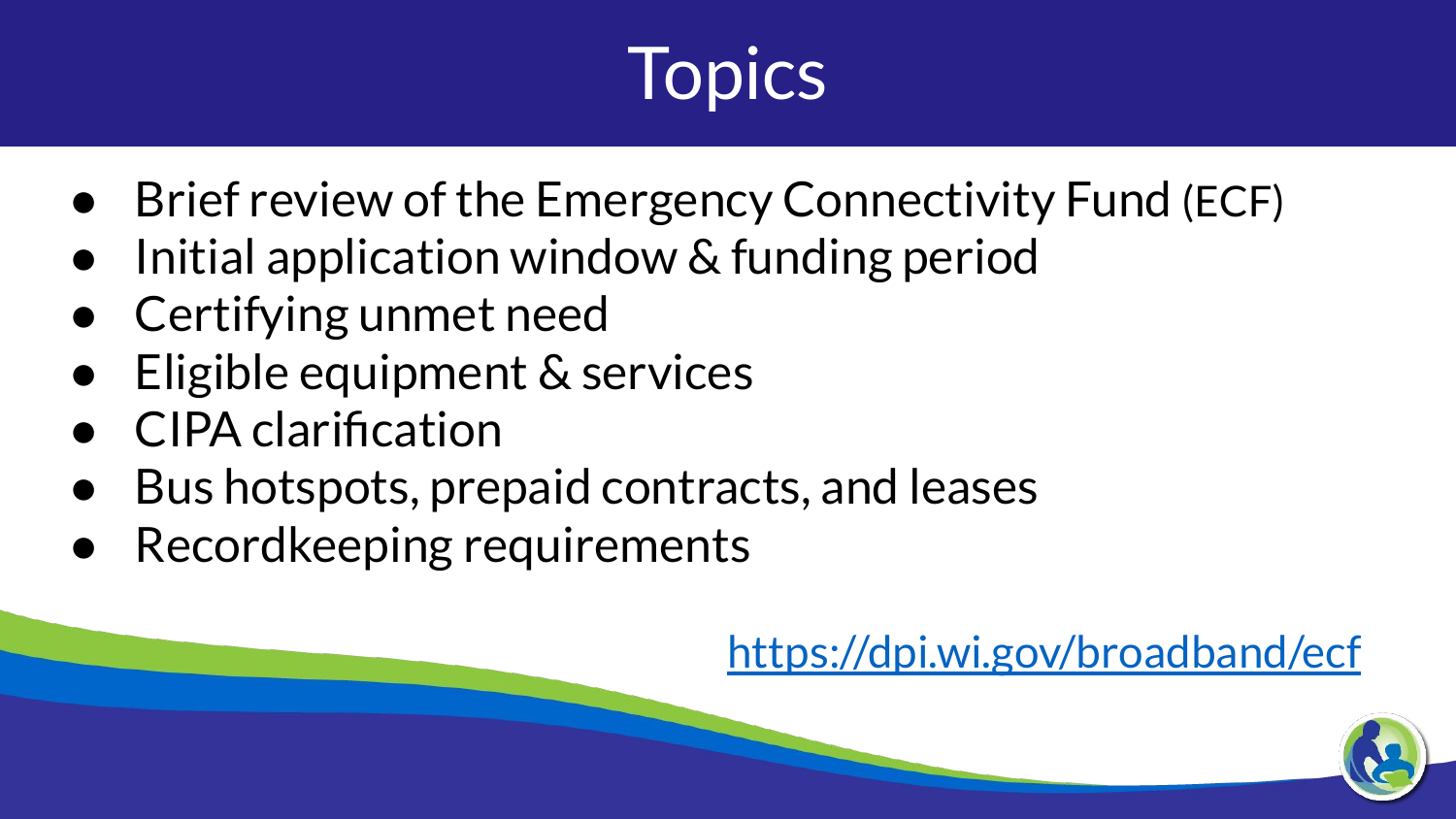### Emergency Connectivity Fund

- \$7.1 billion [Emergency Connectivity Fund \(ECF\)](https://docs.fcc.gov/public/attachments/FCC-21-58A1.pdf)
- Libraries and schools can apply to the ECF to request reimbursement for devices and internet services for students, staff, and patrons that lack sufficient access to engage in remote learning during the upcoming school year.
- Any off-campus location where remote learning takes place (i.e. home, book mobiles, community centers, buses)
- Laptops purchased for patron use can be used in libraries as they reopen but the priority is for use off-campus.

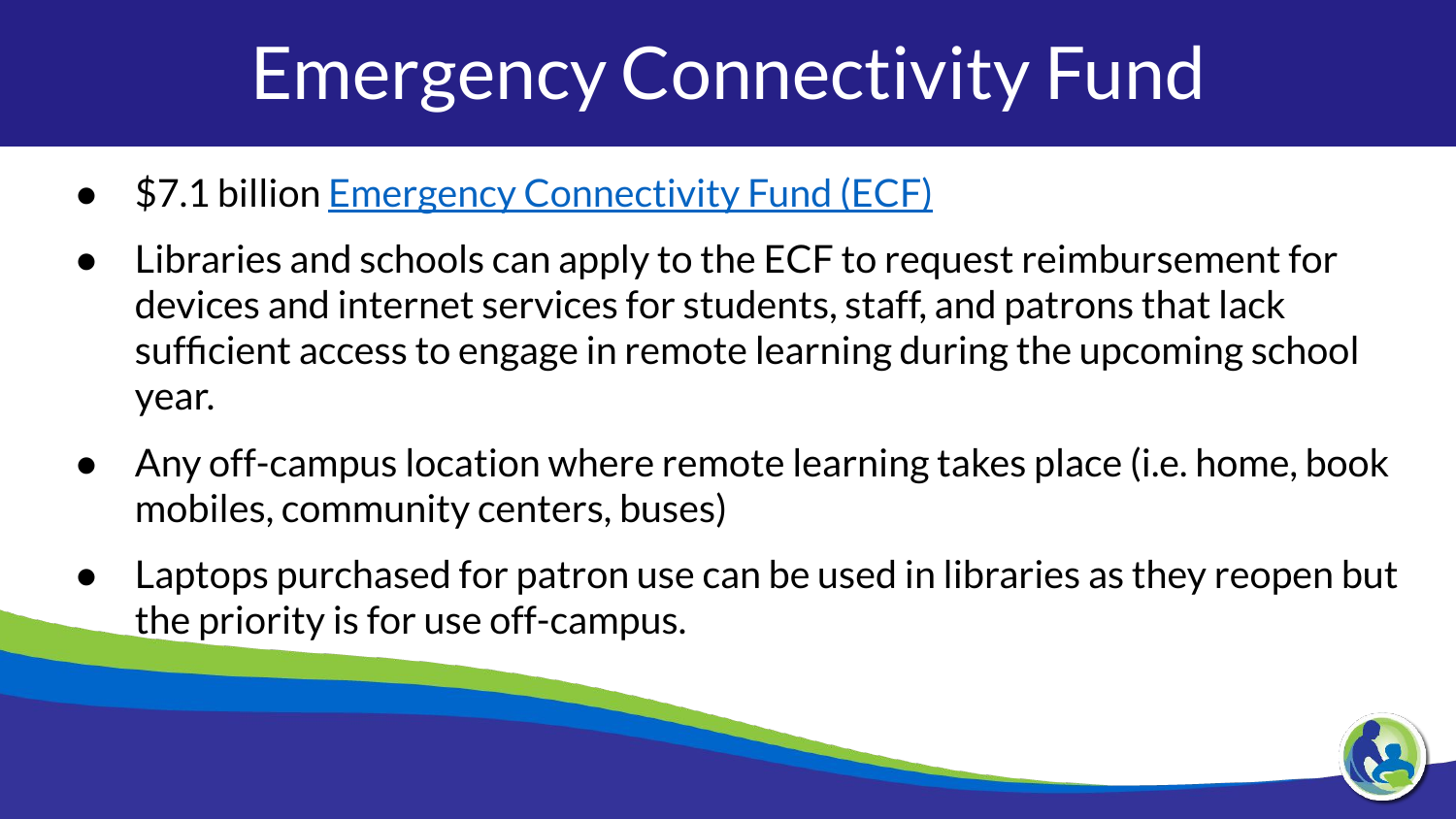## Initial 45 Day Application Window

- June 29 Aug. 13, 2021
- No competitive bidding required; thus no Form 470, but applicants must follow any local procurement requirements
- If money remains in the fund after all requests have been committed, the FCC will either
	- Open 2nd window to cover future purchases; or
	- Open 2nd window to cover retroactive purchases made between March 1, 2020, and June 30, 2021.

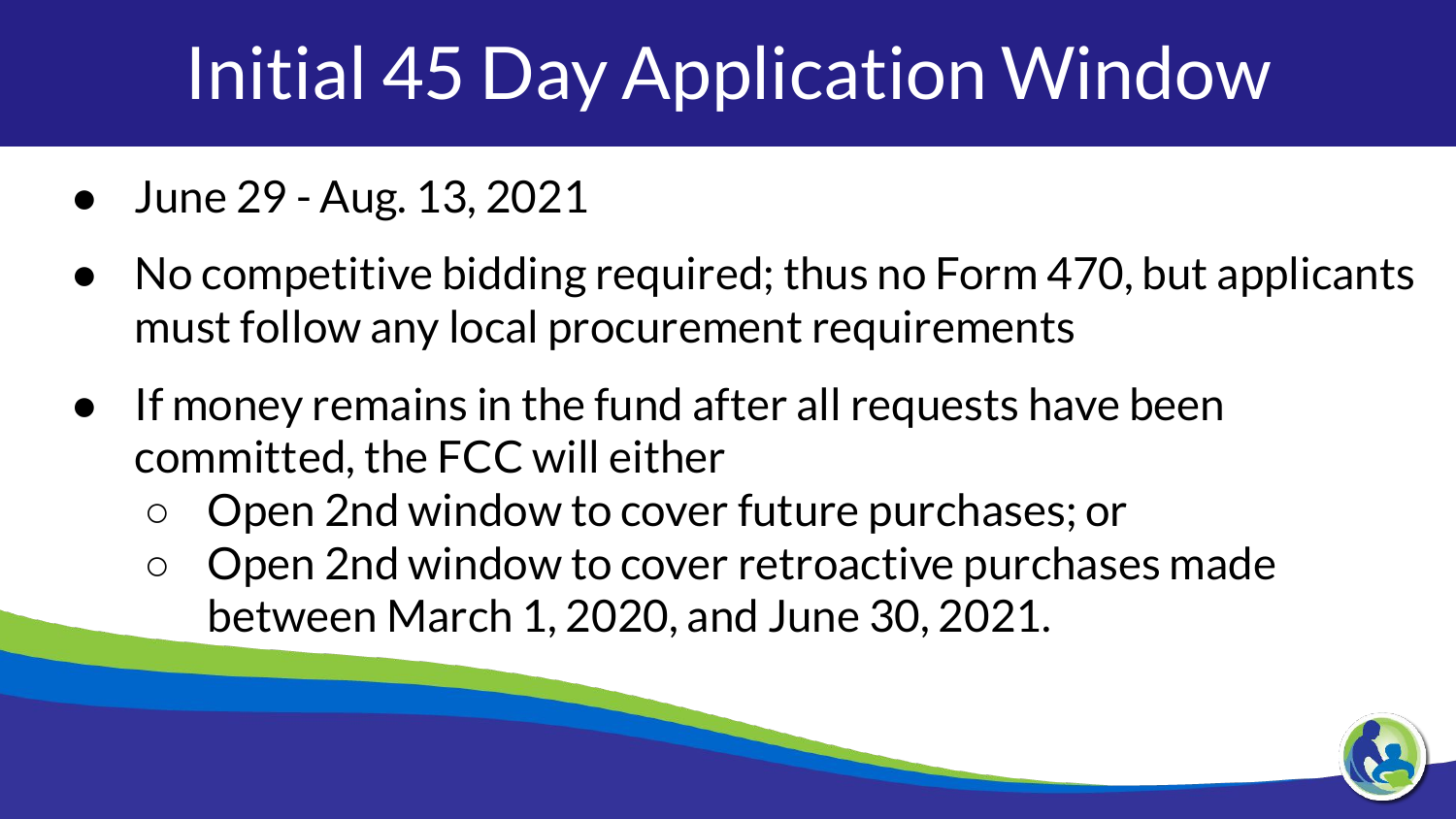#### Initial Application Window

- Use existing credentials to log into the [One Portal](https://forms.universalservice.org/portal/login) platform ○ Select ECF or EPC
- USAC copied E-rate entity information from EPC Portal into ECF Portal
- Schools, libraries, and consortia eligible for the E-Rate program are eligible for the ECF program.
- All tribal libraries are eligible for ECF funding even if they are not currently eligible for the E-rate program.

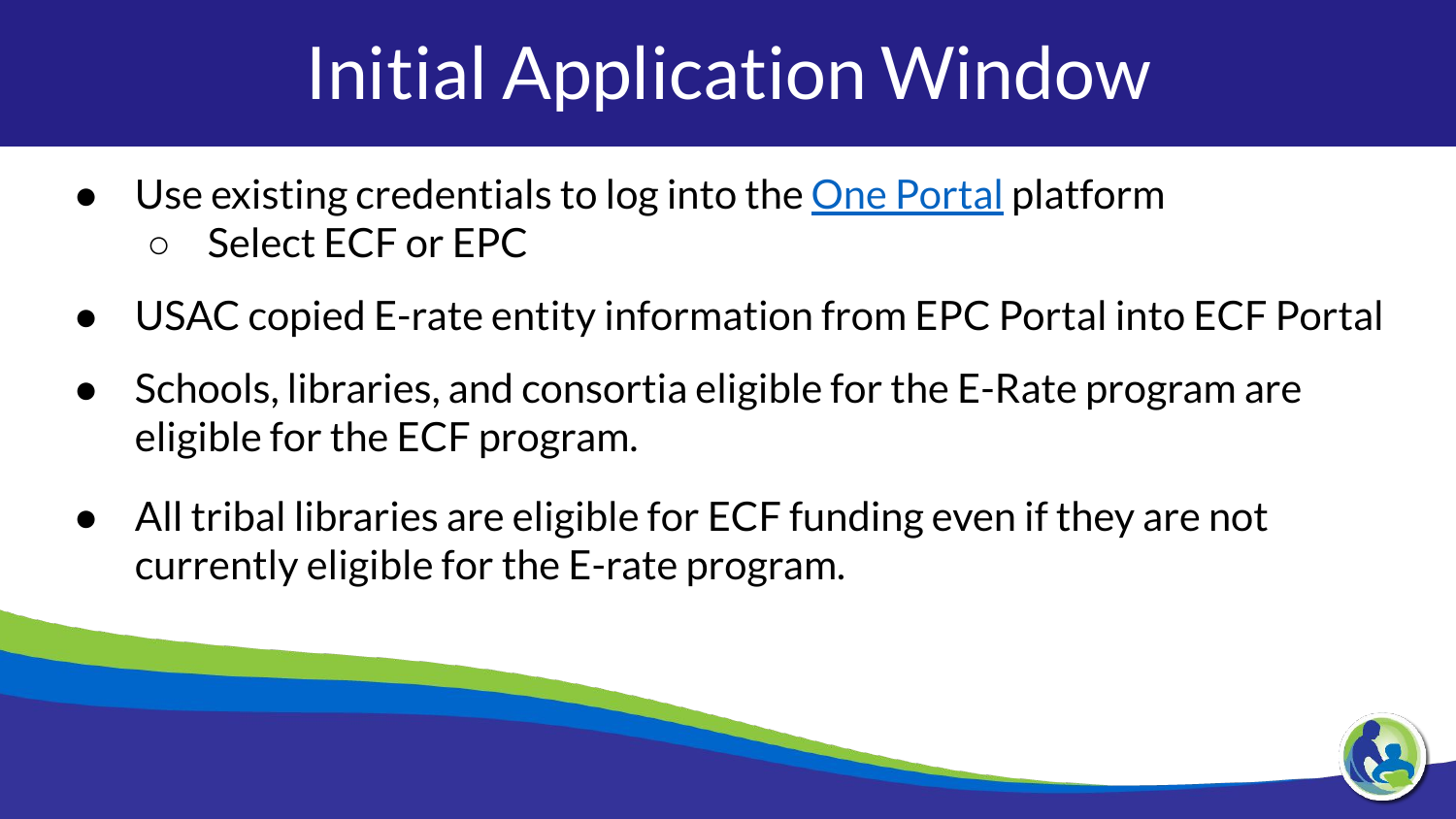### USAC Application Training

- ECF Application Portal and **Assistance** 
	- <https://dpi.wi.gov/broadband/ecf>
- USAC E-learning Modules ○ [https://www.emergencyconnect](https://www.emergencyconnectivityfund.org/training/) [ivityfund.org/training/](https://www.emergencyconnectivityfund.org/training/)
- **● [New: ECF Form 471 E-Learning](https://www.emergencyconnectivityfund.org/training/e-learning-modules/) [Module](https://www.emergencyconnectivityfund.org/training/e-learning-modules/)**



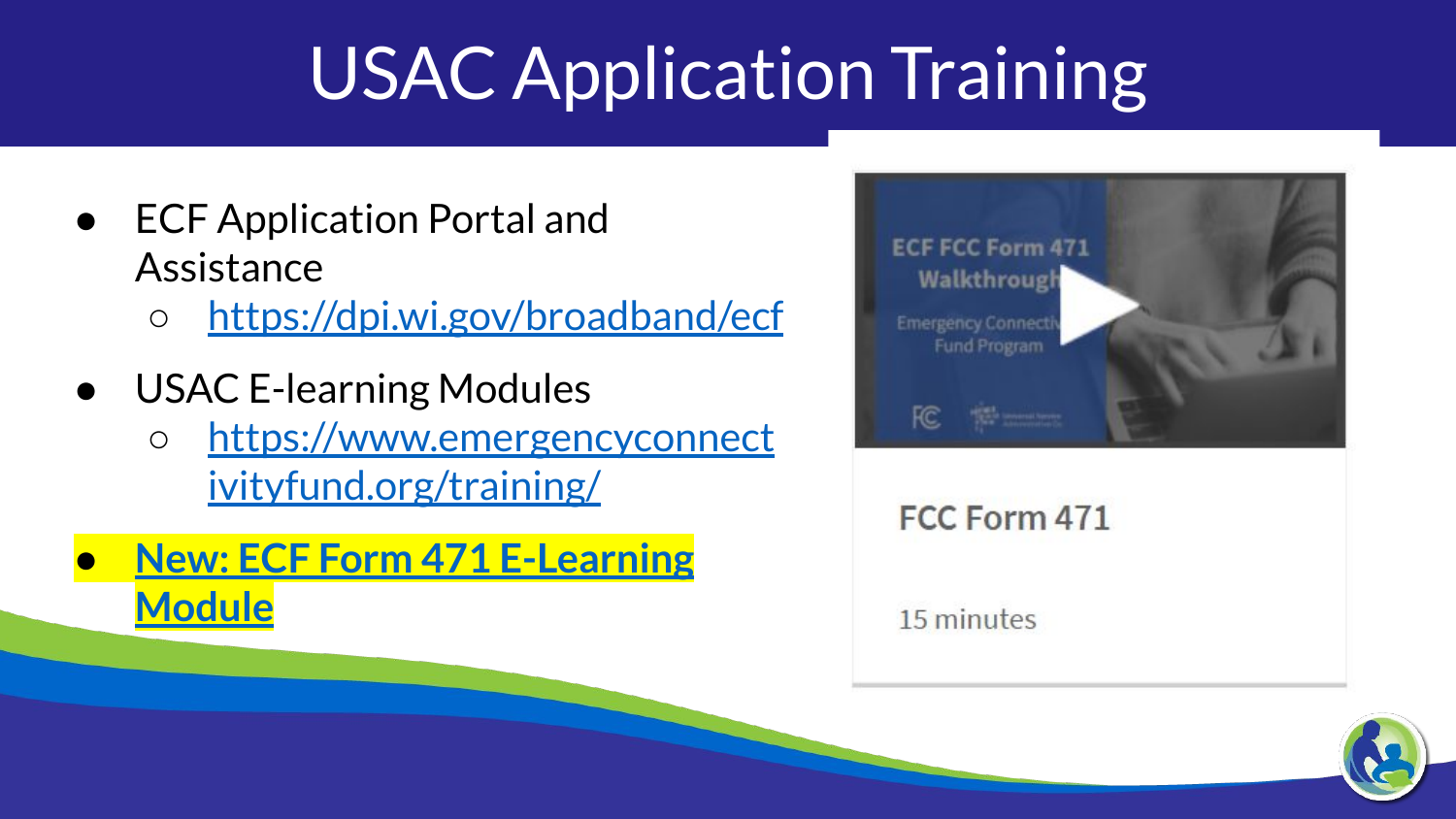# Preparing to Apply

- Plan to upload vendor quotes or contracts with the ECF Form 471
	- Decide on BEAR or SPI billing
	- Vendors must agree to SPI and need a [www.sam.gov](http://www.sam.gov) account for SPI
- You must file a separate FRN for each vendor
	- If the vendor will bill services and equipment separately, you must file two FRNs for that vendor.
- Know the vendor's SPIN number to auto-fill information or enter the provider's address and other details into required fields.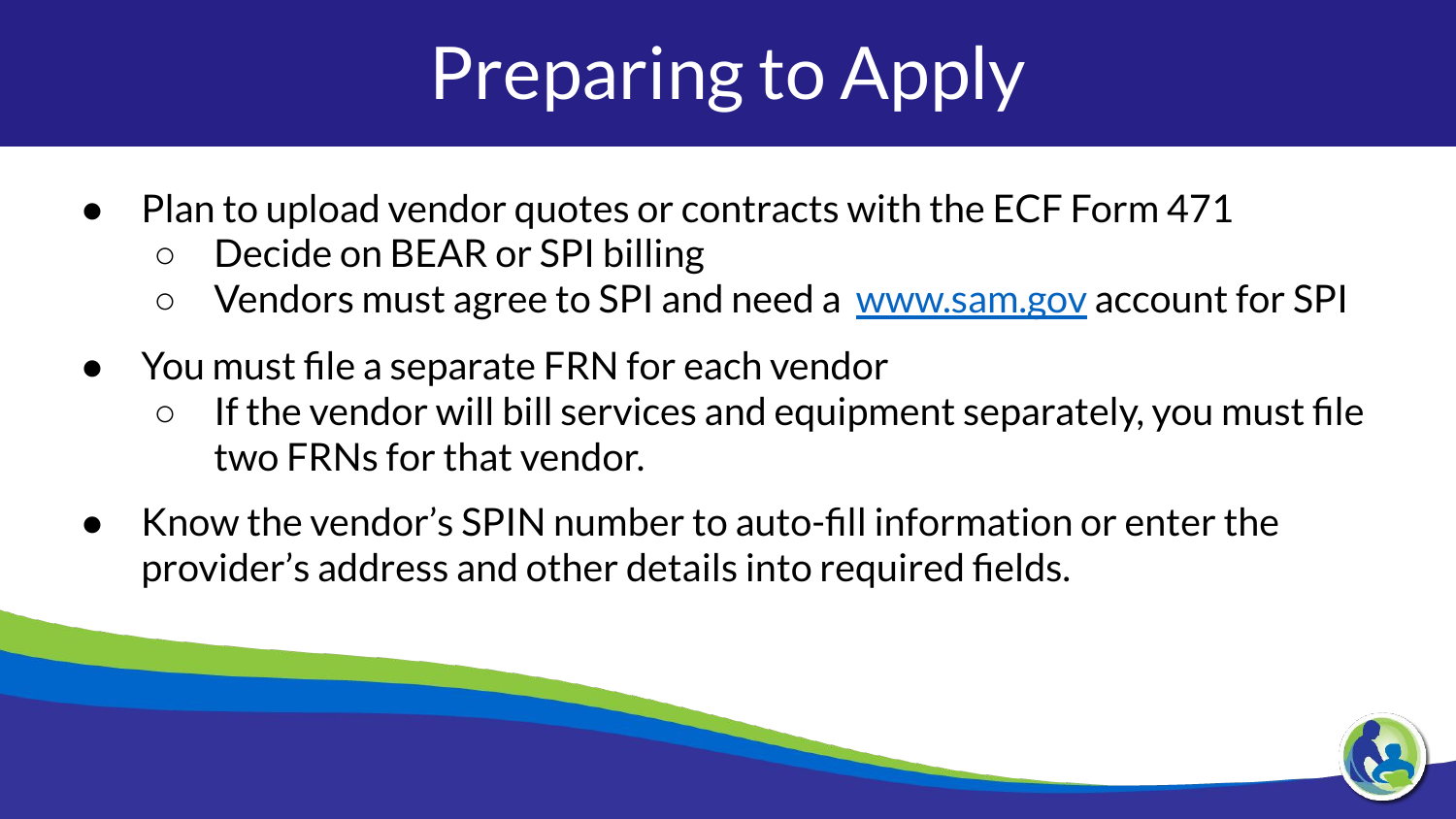### What is the funding period?

- July 1, 2021 June 30, 2022
- Applicants will be reimbursed 100% of costs for eligible services  $\&$ devices.
- There is no maximum funding amount a library or school can apply for. There is no set budget, like E-rate C2.
- Equipment reimbursement caps are: \$250/hotspot, \$400/connected device.
- No cap for internet service or data plans, but costs must be reasonable.

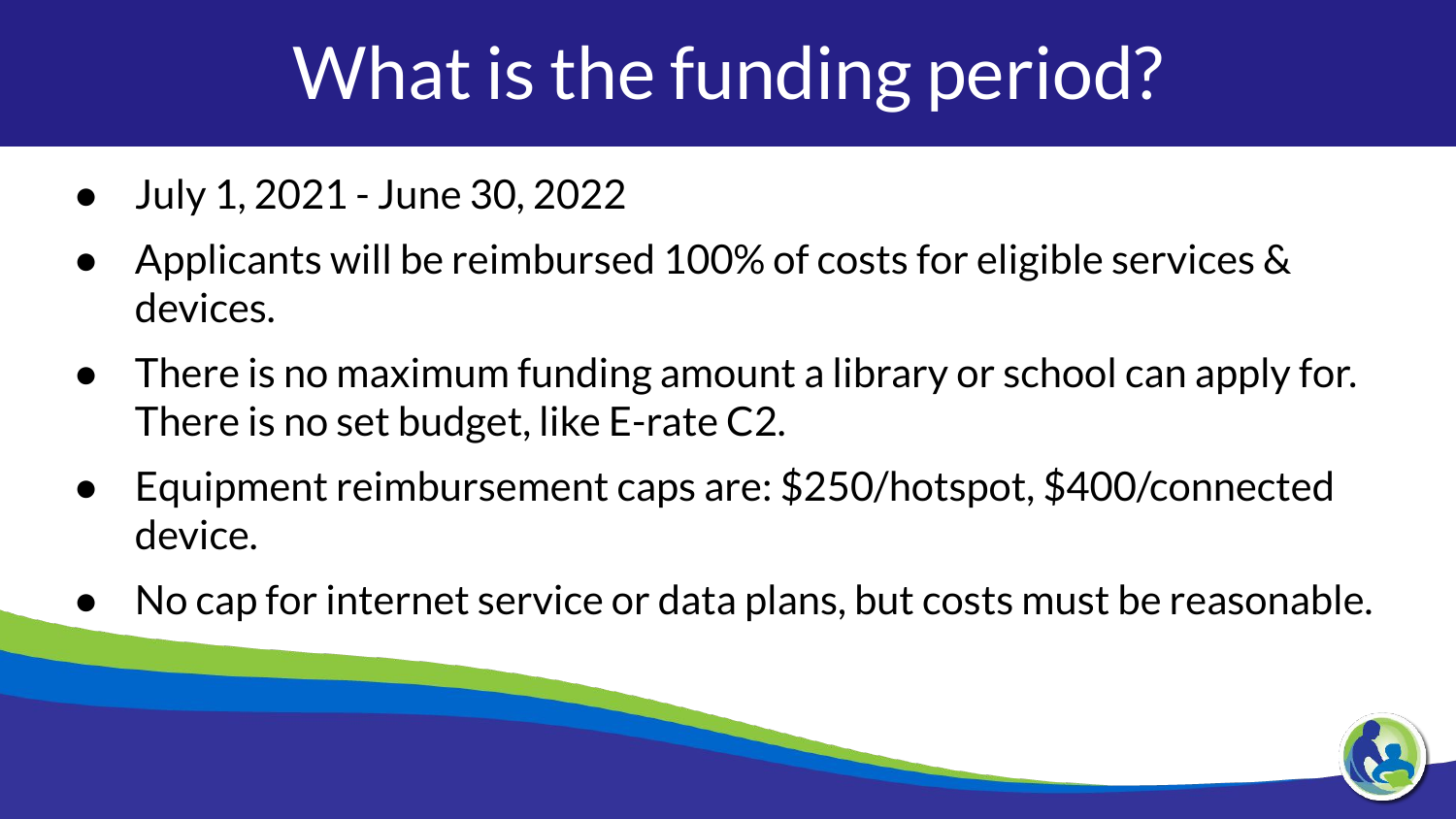#### Details for Libraries

- Order doesn't require libraries to determine in advance what their patrons need (e.g., hotspot, tablet). But when checking out devices to patrons, libraries must:
	- provide them with a copy of its "eligible use policy" that states ECF funded devices are only to be used by patrons who lack such devices.
	- $\circ$  require them to sign a statement indicating that they have need for the device [\(Example Patron Sign-Off Form\)](https://docs.google.com/presentation/d/1oeV2ygZYEX-nF9omgybRk_0_FPqK0CeupJ9OpKDkQxY/edit#slide=id.gb7fc4a12ec_0_0)
- Libraries can leverage statewide discounted purchasing through the [Digital](https://cesapurchasing.org/digital) [Learning Bridge:](https://cesapurchasing.org/digital)
	- $\circ$  contact other libraries to learn about their hotspot programs to determine need/quantities
	- use [NTIA interactive map t](https://broadbandusa.maps.arcgis.com/apps/webappviewer/index.html?id=ba2dcd585f5e43cba41b7c1ebf2a43d0)o make an estimate for need/quantities

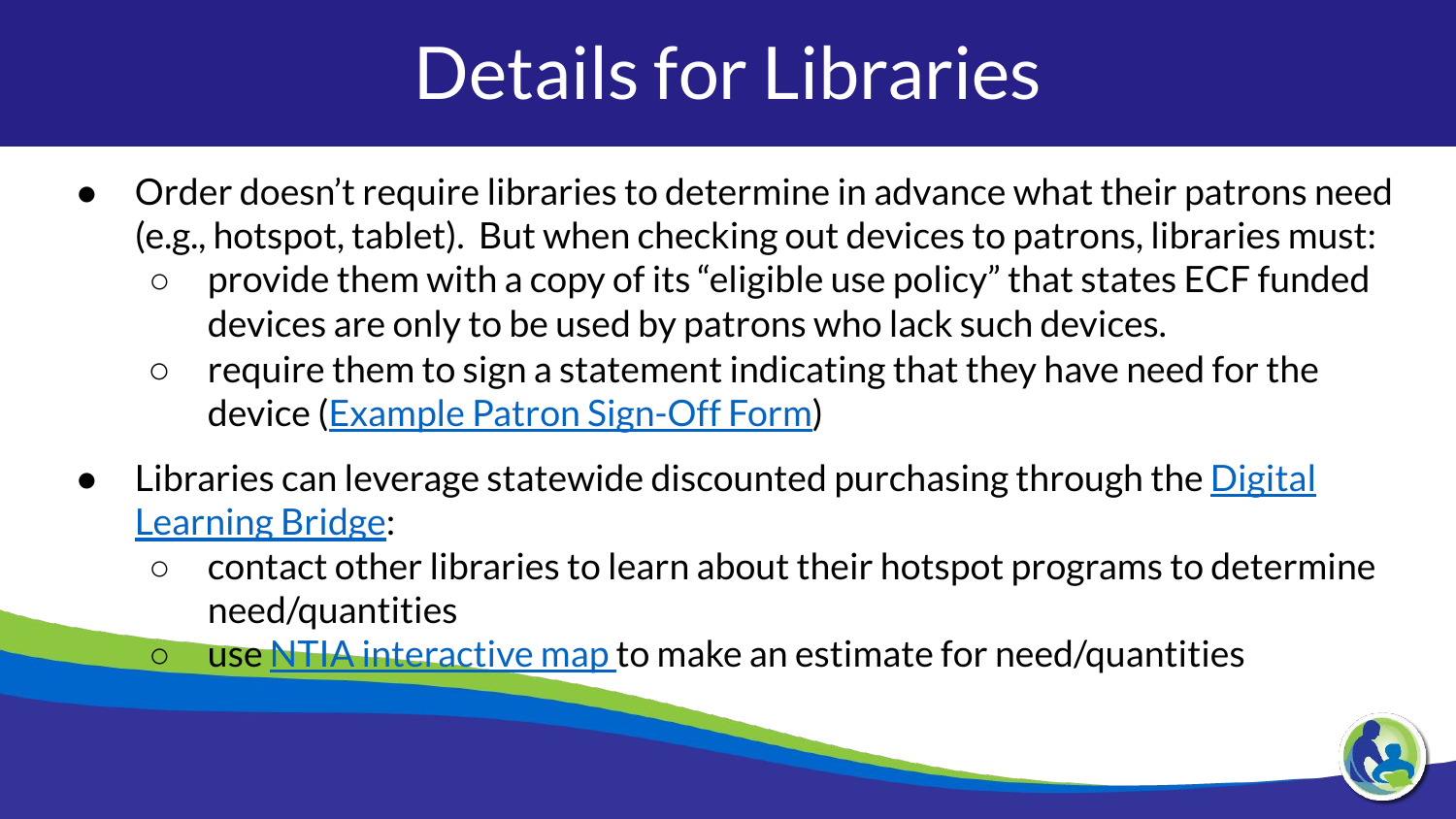#### Details for Libraries

- Unmet need questions on the ECF Form 471 apply \*only\* to schools, school districts, and school district consortia.
- They do \*not\* apply to libraries.
- The Order specifically does not "provide metrics" to determine need for libraries.

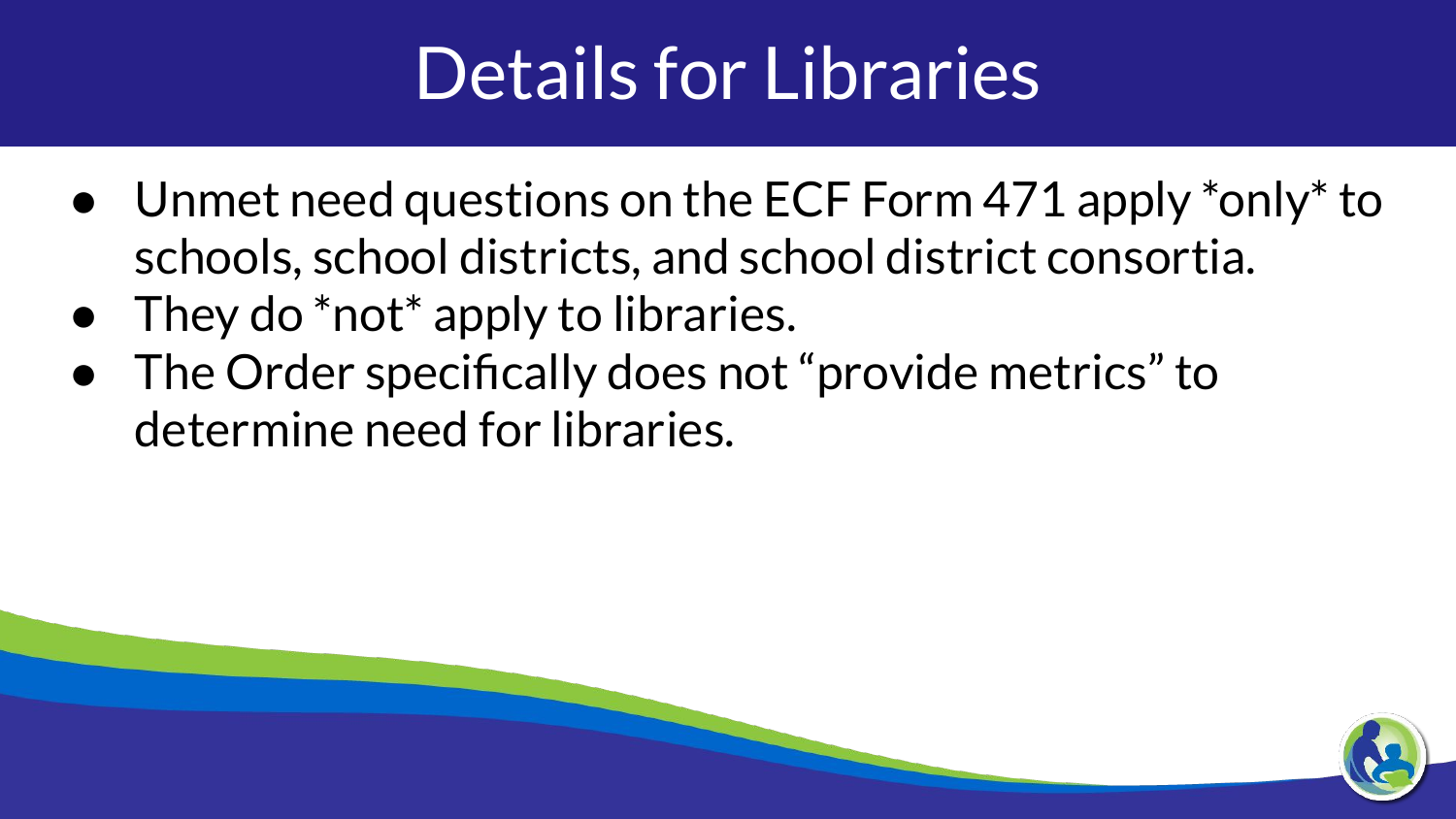#### Details for Schools

- Schools providing face-to-face instruction are eligible for ECF to close the digital equity gap. (homework gap)
- Use <u>Digital Equity Gap Data</u> to verify need for the ECF Program, view digital equity data securely in WISEdash and with the [Secure Mapping](https://dpi.wi.gov/broadband/digital-learning-bridge-map) [Tool.](https://dpi.wi.gov/broadband/digital-learning-bridge-map)
- Leverage statewide discounted purchasing for devices and internet service through the [Digital Learning Bridge.](https://cesapurchasing.org/digital)
- New: [FCC Frequently Asked Questions Page](https://www.fcc.gov/emergency-connectivity-fund-faqs)

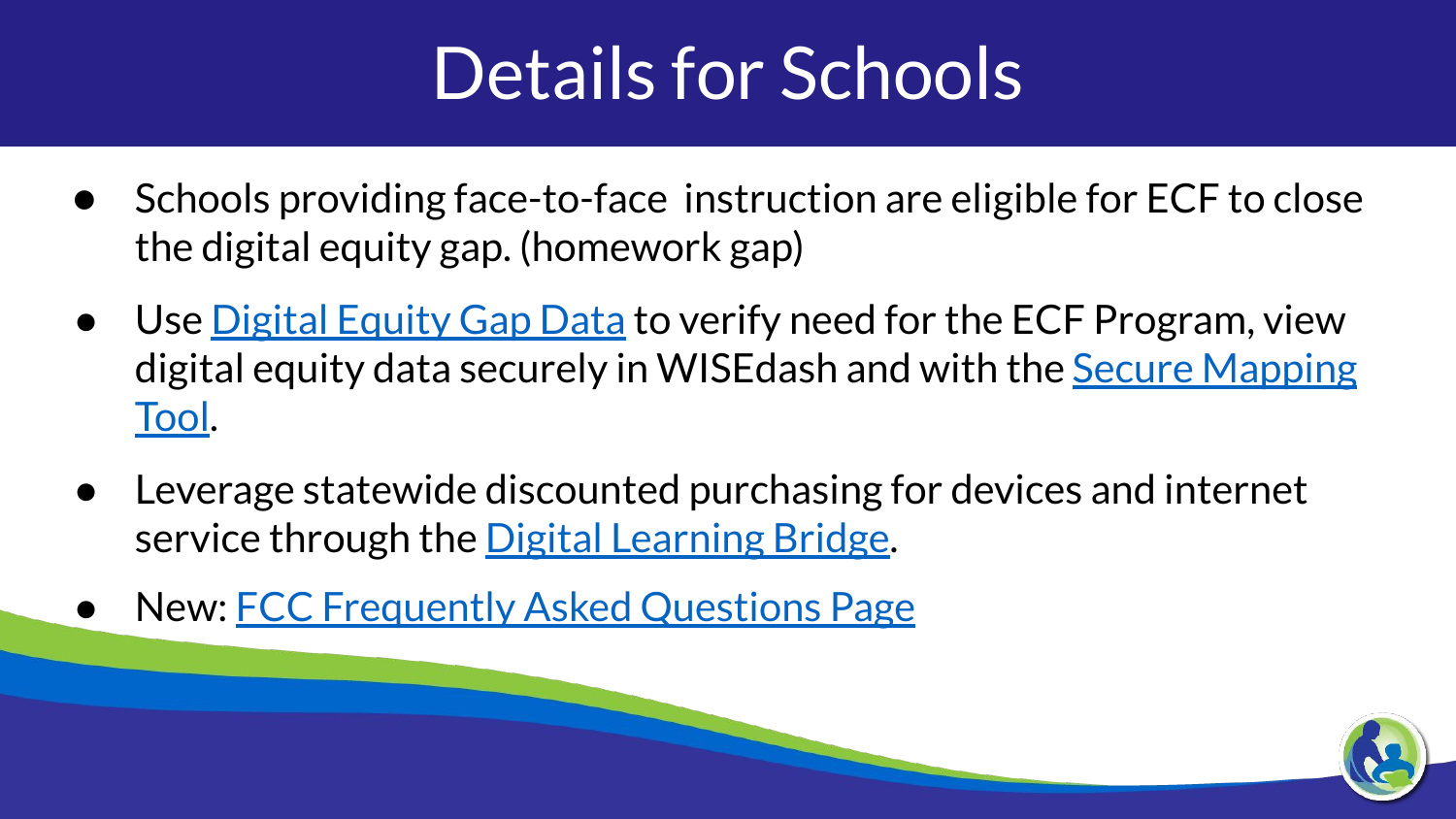### Schools Certifying Unmet Needs

- Required, schools must answer four sets of questions about unmet needs and provide a narrative about steps taken to collect the data and the timing of any data collections/needs assessments.
- 4 sets of questions:
	- 1. At the start of the pandemic, how many students in your school lacked access to: connected device, broadband, both connected device & broadband
	- 2. During the 2020-21 school year, how many students did you provide: connected device, broadband, both connected device & broadband
	- 3. With the ECF funding requested, how many students will you provide: connected device, broadband, both connected device & broadband
	- 4. After this ECF request, how many students will still lack access to: connected device, broadband, both connected device & broadband

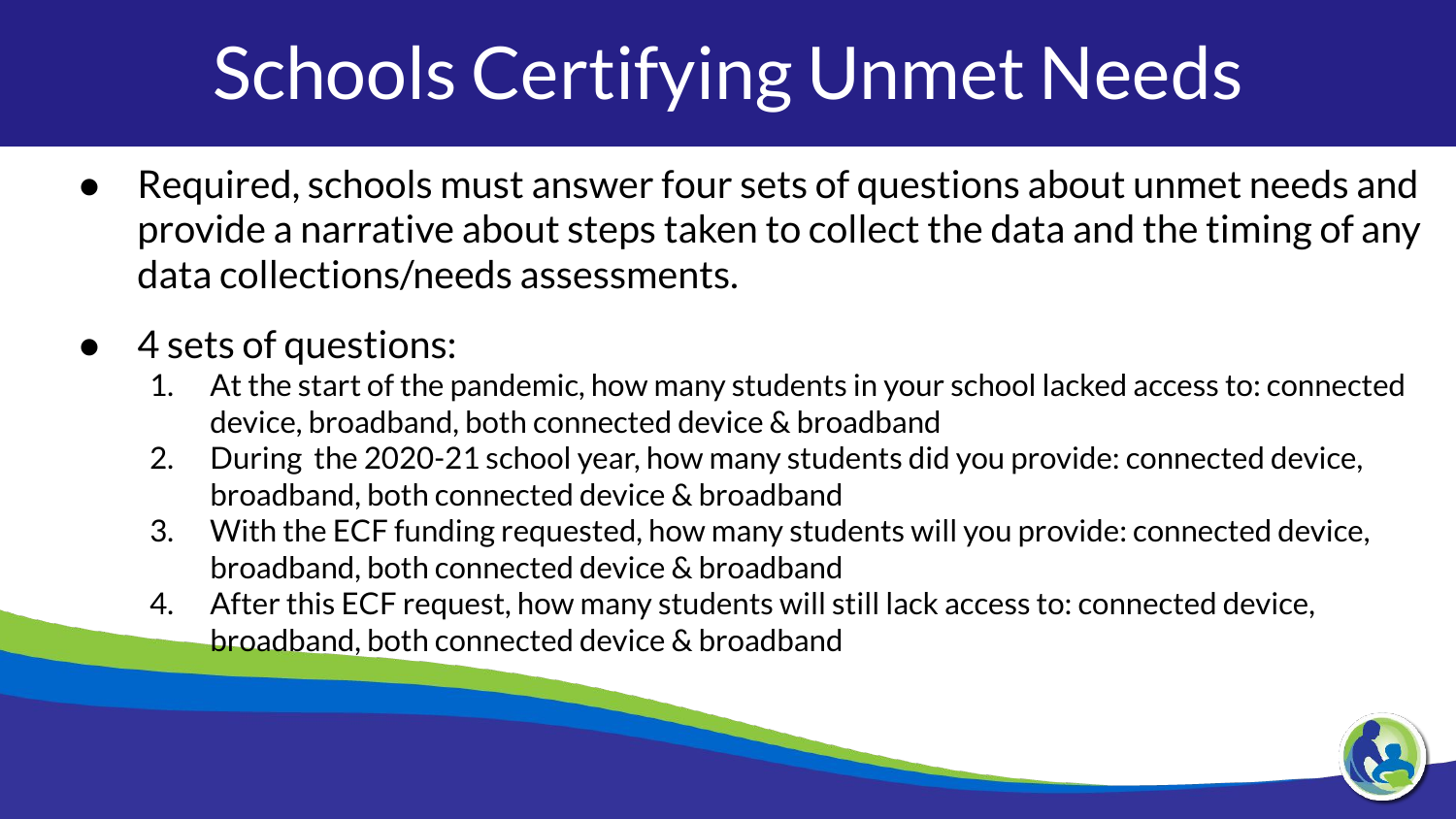# Eligible Equipment

- ECF eligible: Connected devices to ensure full participation in remote learning
	- Chromebooks
	- Laptops
	- Tablets
- ECF eligible: Warranties. E.g., manufacturer's multi-year warranty for up to 3 years is covered, *but only* if it is not a separately identifiable cost.
- ECF ineligible: Desktop PCs, smartphones, cybersecurity tools, external cameras, microphones, headphones, break-fix costs, spares, and insurance

#### [ECF Eligible Services](https://drive.google.com/file/d/14wgQKD9vS1epws7pb1MmGvNanGQHtqUv/view?usp=sharing) [List - Appendix B](https://drive.google.com/file/d/14wgQKD9vS1epws7pb1MmGvNanGQHtqUv/view?usp=sharing)

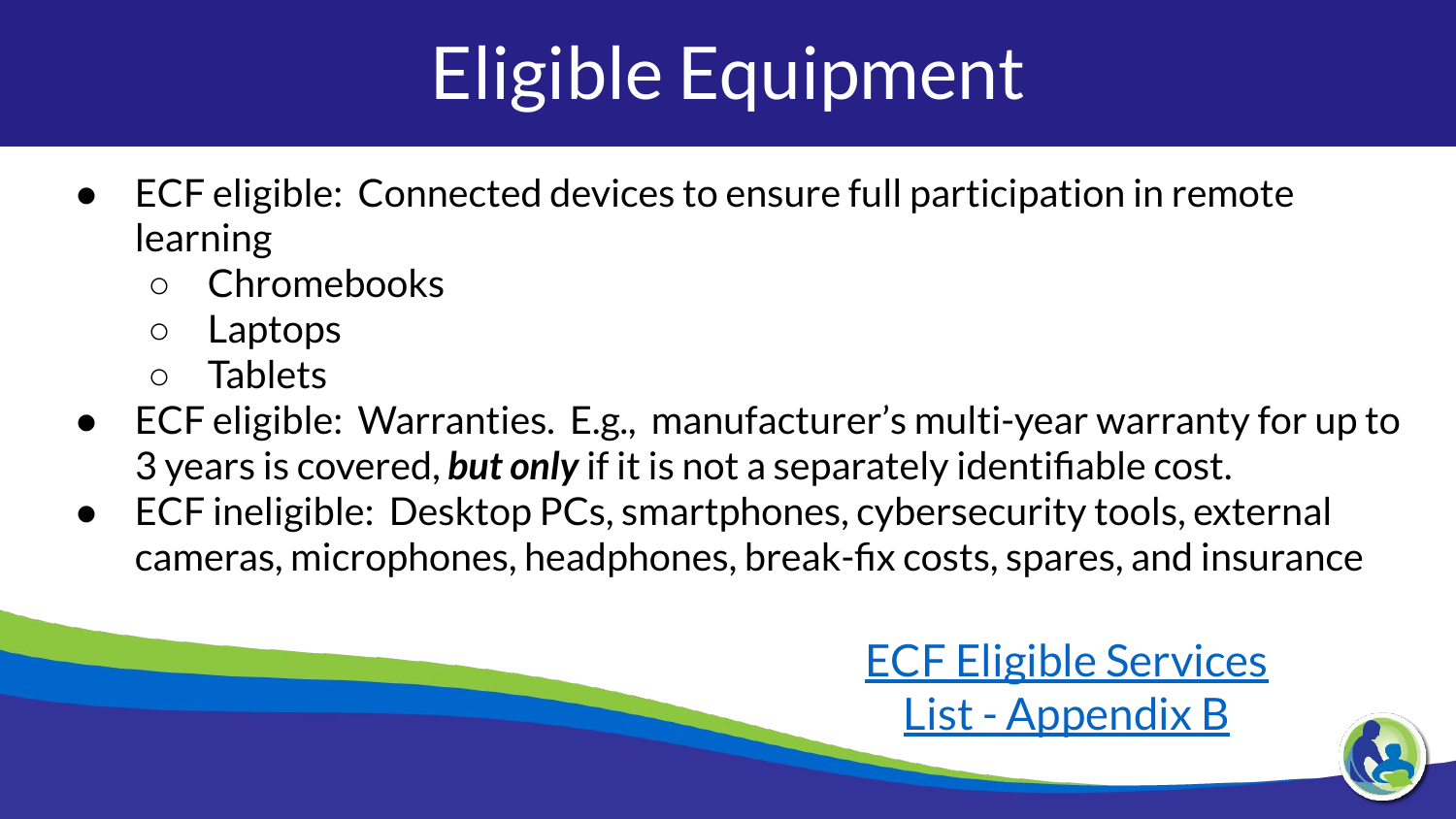#### Eligible Services

Internet access purchased from commercial providers, including purchases from the [Digital Learning Bridge:](https://cesapurchasing.org/digital)

- a. Cable modems
- b. DSL
- c. Fiber
- d. Satellite
- e. Fixed wireless
- f. Hotspots with data plans
- g. Modems, routers, and installation costs, taxes, & fees are included



[Appendix B](https://drive.google.com/file/d/14wgQKD9vS1epws7pb1MmGvNanGQHtqUv/view?usp=sharing)

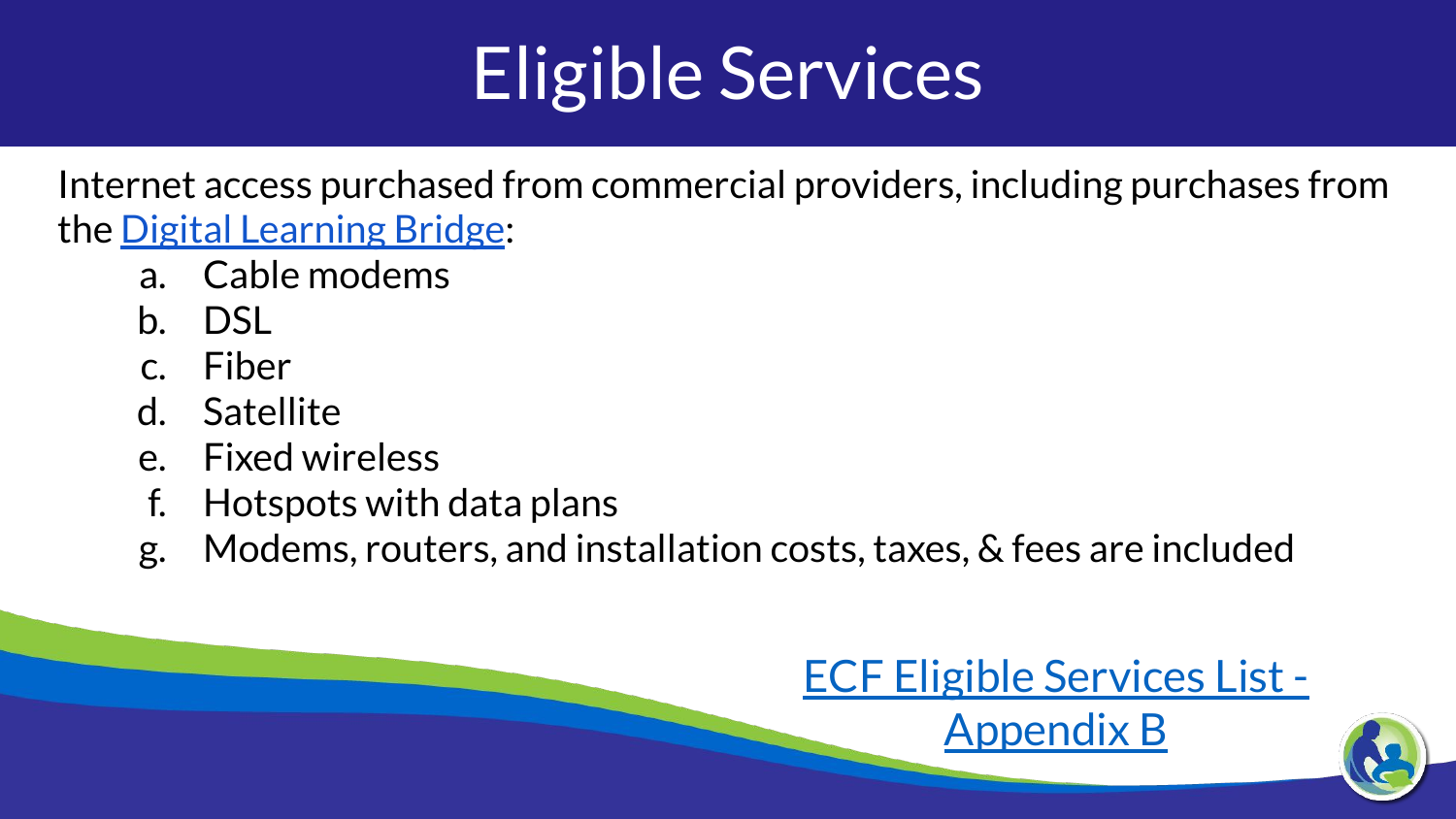#### Important CIPA Clarification

- CIPA applies to any school or library owned computer if the school or library receives ECF or E-rate funding for internet access; or E-rate for internal connections.
- This new rule applies to all school or library owned computers regardless of where they are used off-campus or on-campus.
- [CIPA flow chart](https://drive.google.com/file/d/1G82oX1ReoIZwfqE5Ze7Mj05j-jmbRjVv/view?usp=sharing)

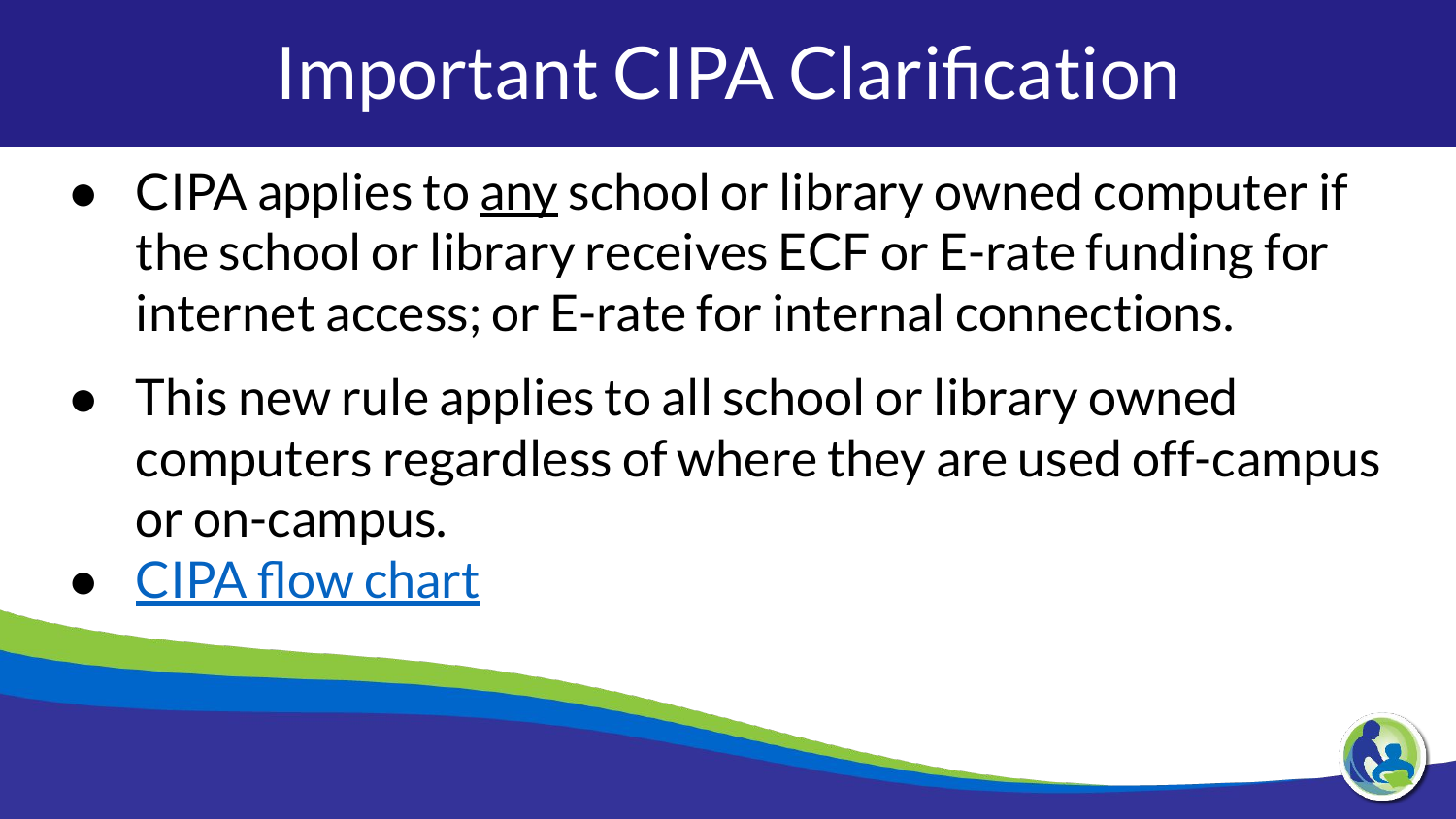#### Major Limit on Constructing New Networks

In most cases, schools and libraries **cannot** build out their own networks.

See ECF Order, Para. 40: Construction of new school or library networks, regardless of technology, is *only eligible* where the district or library documents that **no commercial internet service is available.** It will be difficult for most WI schools and libraries to document this and providers will likely challenge any claim of no service.

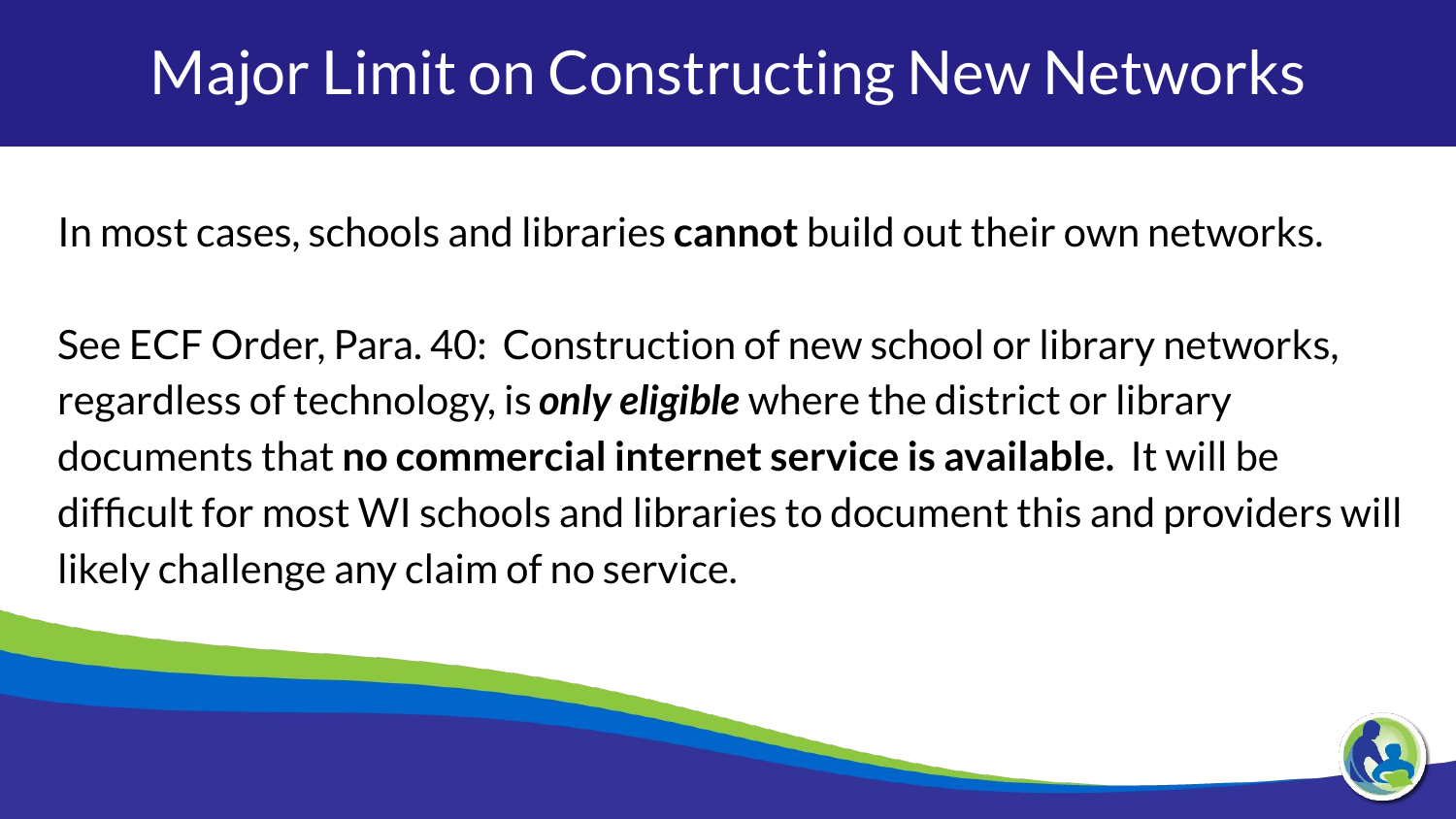#### What About Hotspots on Buses?

- \$250 hotspot equipment cap does not apply to the hotspots for buses (ECF modem & router category costs must be reasonable)
- Get clear & itemized quotes:
	- Hotspot cost
	- Monthly data plan cost
	- Other/Ineligible components (i.e. video surveillance, GPS tracking, etc.)
- No cap for internet services/data, but costs must be reasonable.

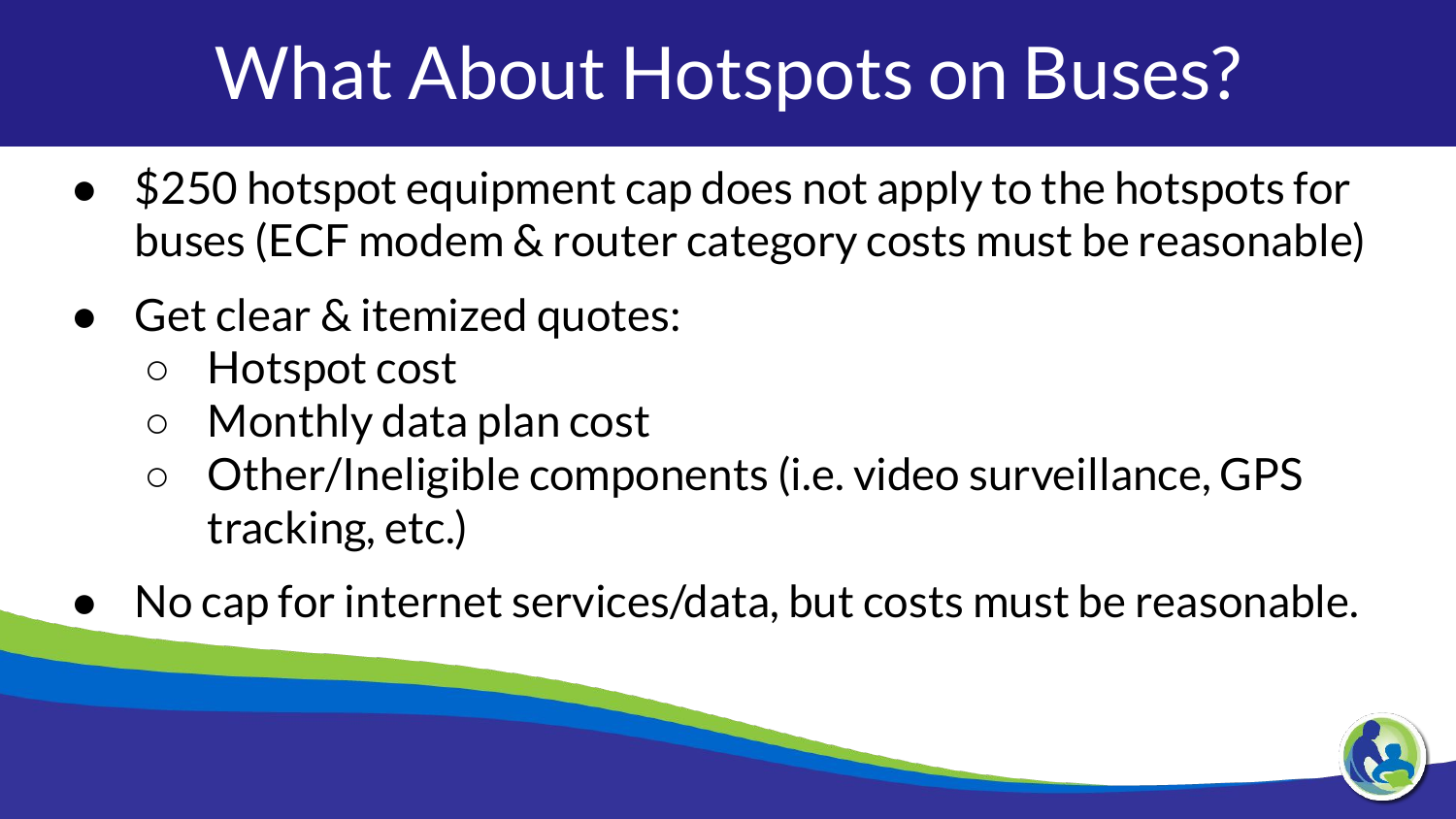#### What about pre-paid multi-year contracts?

- Applicants may seek reimbursement for services between July 1, 2021 and June 30, 2022, that were prepaid prior to the ECF Order adoption on May 10, 2021. *But only* if they can demonstrate that the services were purchased to meet unmet needs of students or patrons.
- Prepaid **equipment** is ineligible for ECF support during the first application filing window.

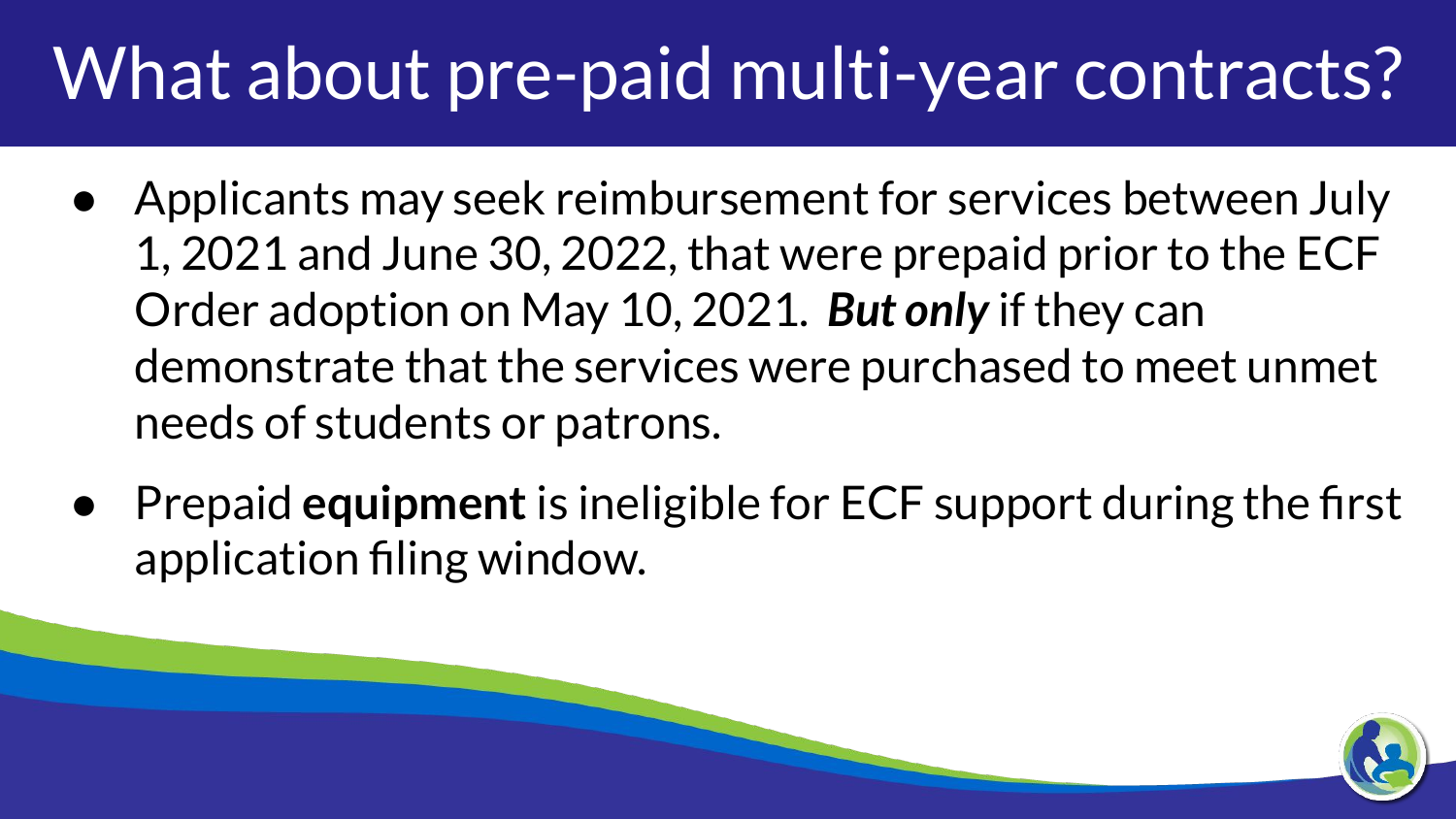#### What about leases?

- Payments for all eligible equipment and services made between July 1, 2021 and June 30, 2022 will be reimbursed at 100%.
	- This includes purchases made under a lease or contract agreement signed before July 1, 2021.
- USAC will carefully review requests for leased devices.

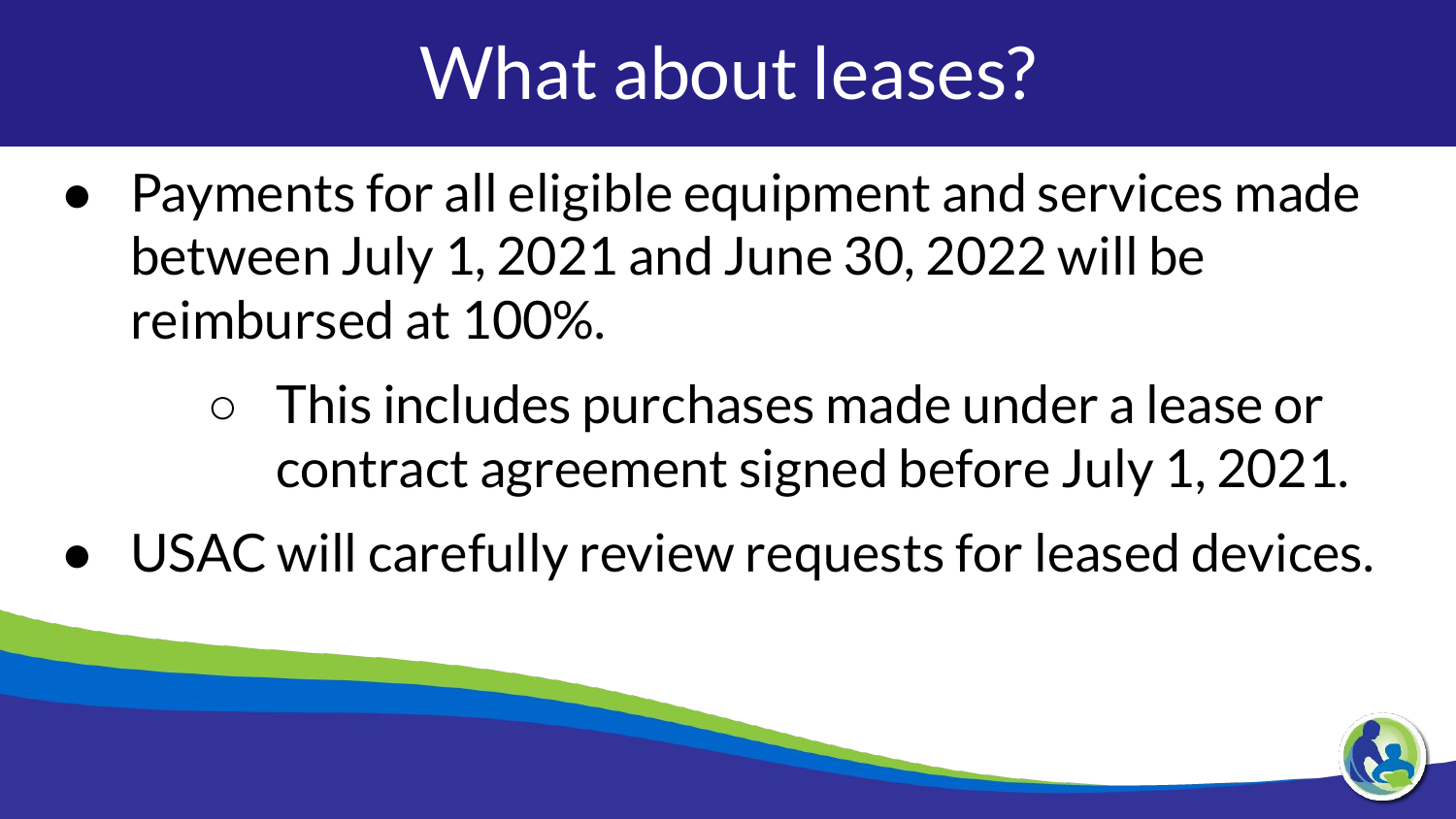## Funding Availability

- Yes, assuming enough funding to cover total demand
- No, if ECF funding is insufficient to cover demand, applications with highest regular E-rate discount rates will be funded first, thus some applicants may receive no funding
- Rural schools and libraries will get a 5% bump in their discount band for ECF funding prioritization

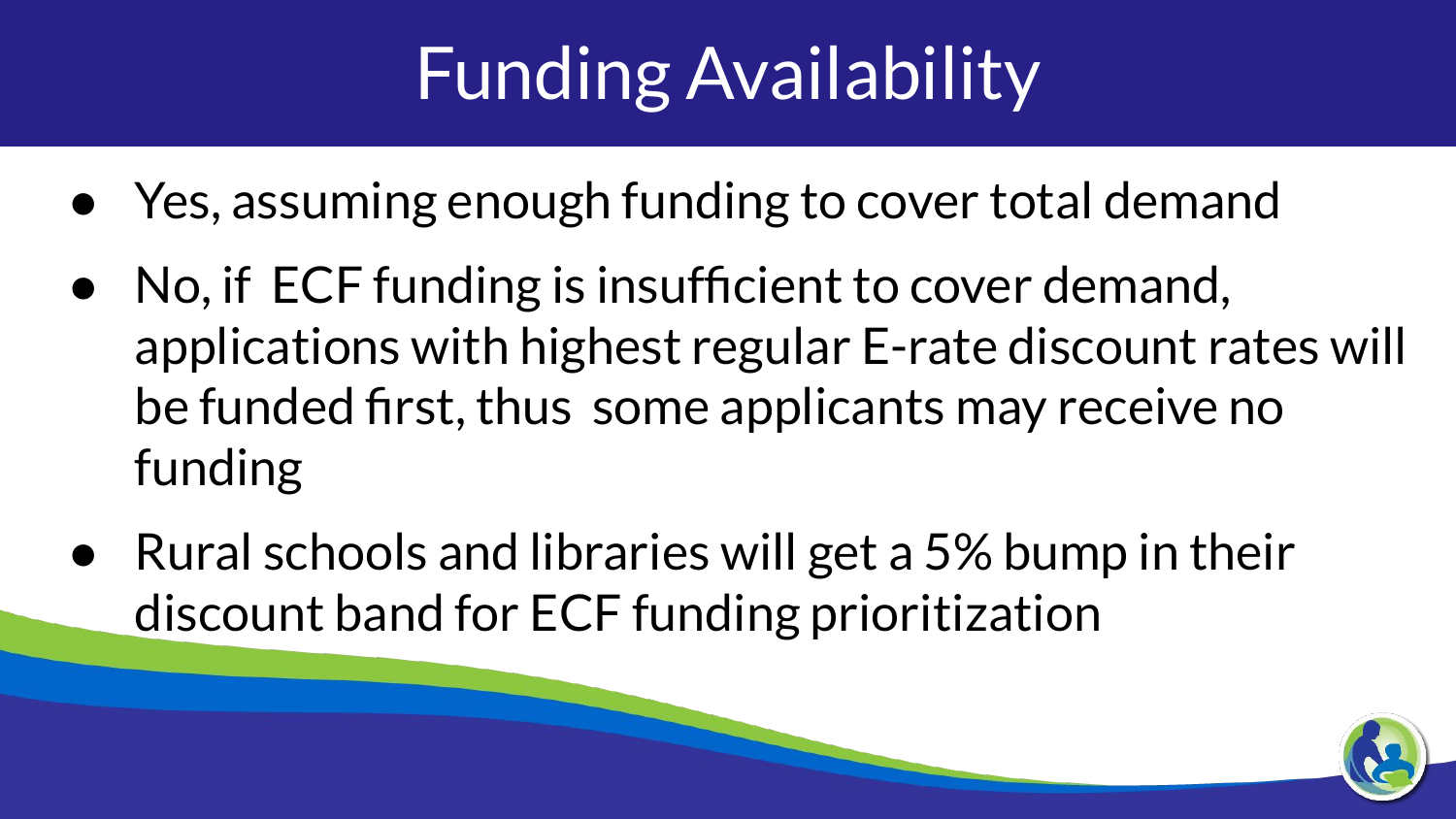#### Reimbursement Process

- As with E-rate, recipients will file a ECF revised Form 472 (BEAR)
- If provider agrees, SPI method is also allowed (ECF Form 474)
- Schools and libraries that do not have sufficient funds to make purchases before being reimbursed will have the option of receiving reimbursement before making approved purchases.
- Applicants are required to register with the gov't System for Award Management (SAM). Register for FREE at [www.sam.gov](http://www.sam.gov)
	- Register now, because it may take 20 days for your registration to become active.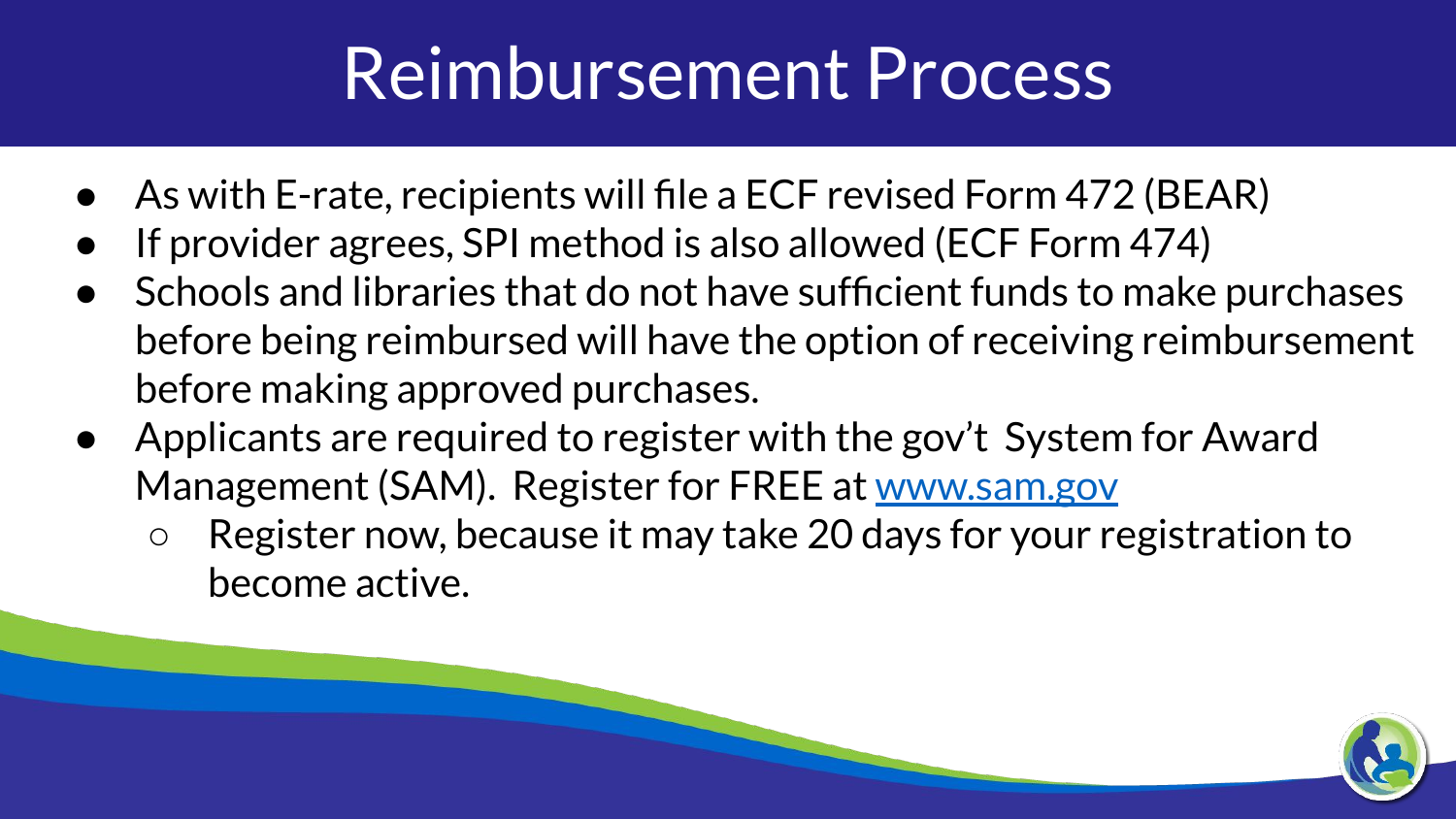## Funding Commitments

- Order says USAC's "target" is to approve/deny "workable" applications:
	- 50% decided within 60 days of window close (Oct. 13)
	- 70% decided within 100 days (Nov. 23)
	- Remaining 30% likely not funded before Dec. 2021
- Like the regular E-rate program, you may be contacted by a reviewer with questions about your application.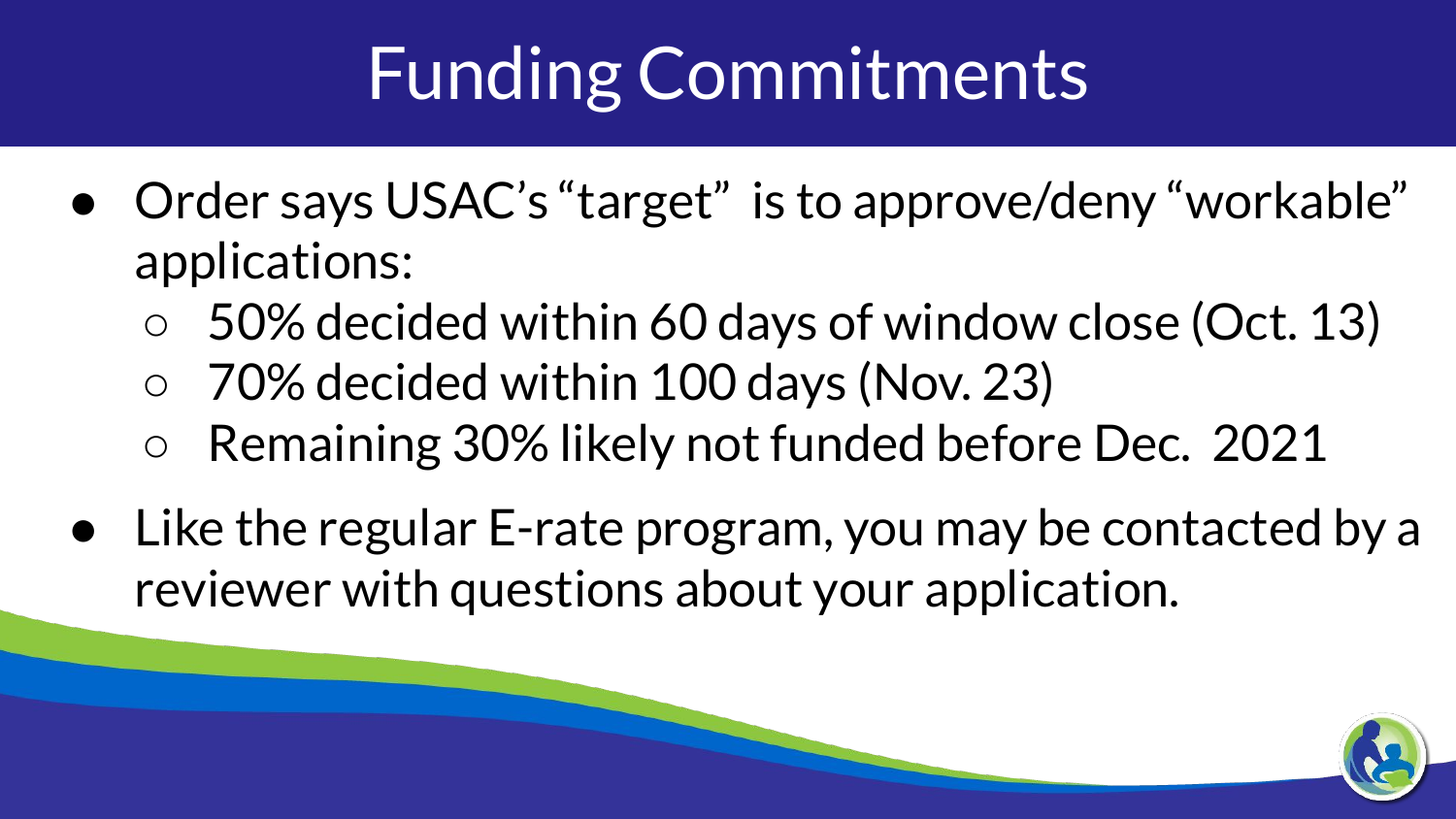### Record Keeping Requirements

| (a) type of service provided (i.e.,<br>(a) type of service provided (i.e.,<br>a) device type (i.e., laptop, tablet,<br>(a) device type (i.e., laptop,<br>mobile hotspot, modem/router);<br>DSL, cable, fiber, fixed wireless,<br>DSL, cable, fiber, fixed wireless,<br>tablet, mobile hotspot,<br>(b) device make/model;<br>modem/router);<br>satellite, mobile wireless);<br>satellite, mobile wireless);<br>(c) equipment serial number;<br>(b) device make/model;<br>(b) broadband plan details,<br>(b) broadband plan details,<br>including: upload and download<br>including: upload and download<br>(d) the name of the person to whom<br>(c) equipment serial number;<br>the device was provided;<br>(d) the name of the school or library<br>speeds and monthly data cap;<br>speeds and monthly data cap<br>(e) the dates the device was loaned<br>employee responsible for that<br>$(c)$ the name(s) of the person(s) to<br>out and returned to the school or<br>whom the service was provided;<br>employee responsible for the<br>device;<br>(e) the dates the device was in<br>service;<br>library<br>and for fixed broadband service;<br>(d) a description of the intended<br>service<br>(d) the service address,<br>service area:<br>(e) the installation date of service:<br>(f) the last date of service (as<br>and for fixed broadband service;<br>applicable)<br>(e) the service address;<br>(f) the installation date of service<br>(g) the last date of service (as | Devices for Individuals | Devices for multiple eligible users<br>(i.e. Bus Wi-Fi Hotspot) | Services for Individuals | Services to multiple eligible users<br>(i.e. Bus Wi-Fi Hotspot) |
|----------------------------------------------------------------------------------------------------------------------------------------------------------------------------------------------------------------------------------------------------------------------------------------------------------------------------------------------------------------------------------------------------------------------------------------------------------------------------------------------------------------------------------------------------------------------------------------------------------------------------------------------------------------------------------------------------------------------------------------------------------------------------------------------------------------------------------------------------------------------------------------------------------------------------------------------------------------------------------------------------------------------------------------------------------------------------------------------------------------------------------------------------------------------------------------------------------------------------------------------------------------------------------------------------------------------------------------------------------------------------------------------------------------------------------------------------------------------------------------|-------------------------|-----------------------------------------------------------------|--------------------------|-----------------------------------------------------------------|
|                                                                                                                                                                                                                                                                                                                                                                                                                                                                                                                                                                                                                                                                                                                                                                                                                                                                                                                                                                                                                                                                                                                                                                                                                                                                                                                                                                                                                                                                                        |                         |                                                                 |                          | (c) the name of the school or library<br>applicable)            |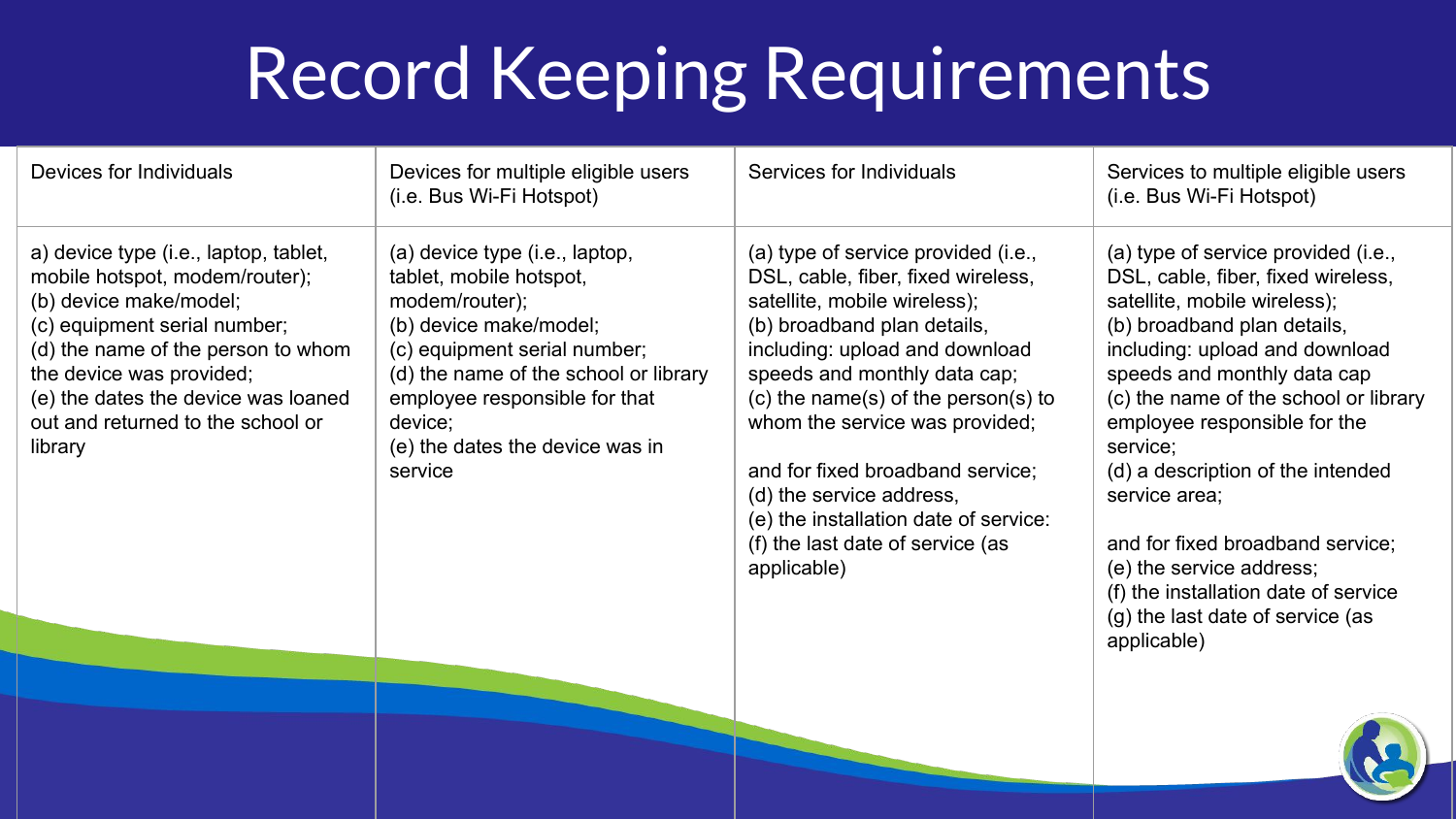#### Will I be required to provide my ECF records to the FCC or USAC?

- Yes, if requested as part of an audit or requested by PIA or the FCC.
- Wisconsin law protects library patron privacy, so public libraries will be allowed to provide anonymized data.
- If a school has a question about whether they must turn over student PII in the case of a federal audit, they can ask the auditor for the FERPA exception the auditor believes may apply and should seek legal advice.
- Required retention period is 10 years
- School/library equipment must be retained for at least 3 years.